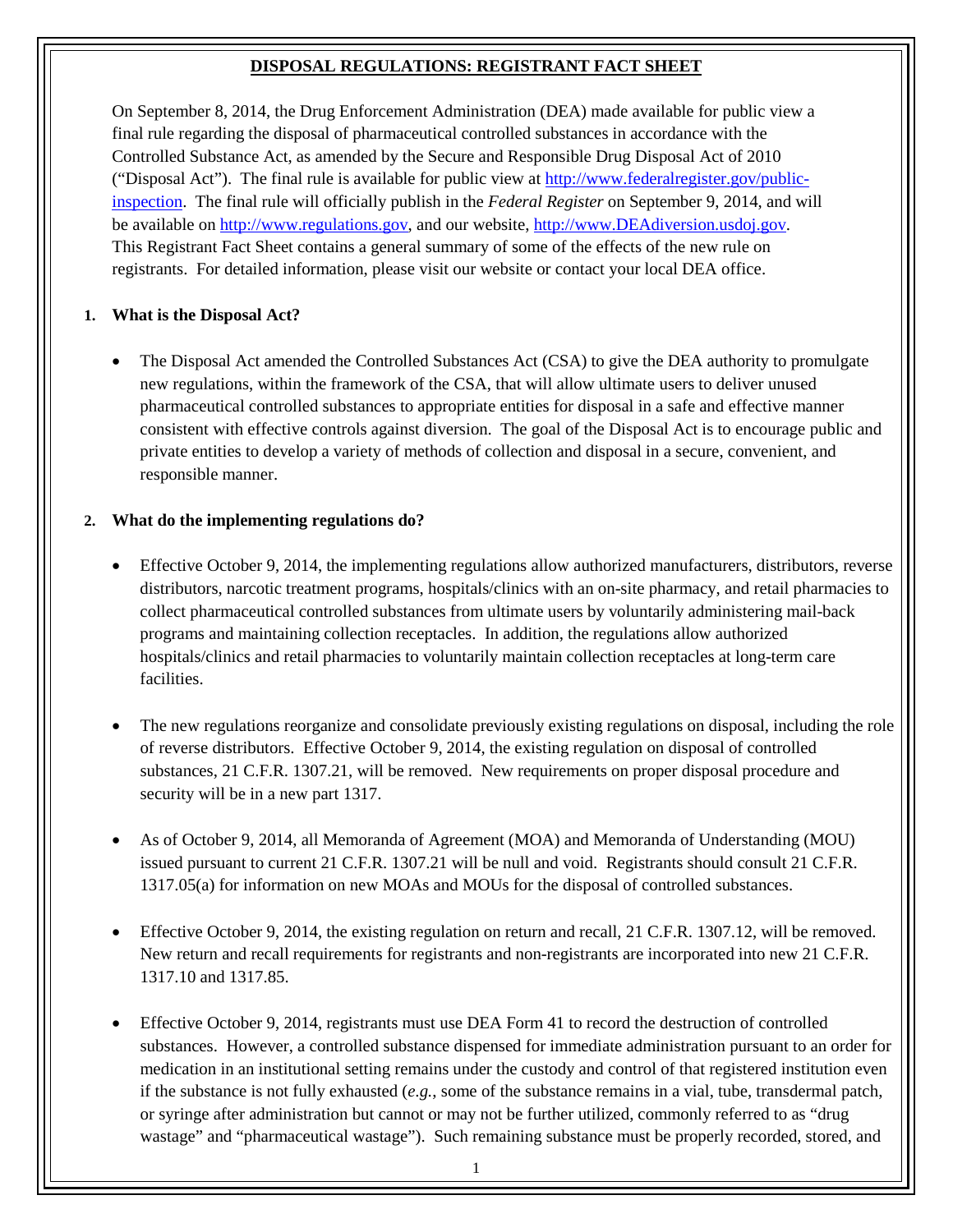destroyed in accordance with DEA regulations (*e.g.*, 21 C.F.R. 1304.22(c)), and all applicable Federal, State, tribal, and local laws and regulations, although the destruction need not be recorded on a DEA Form 41.

## **3. Who is an "ultimate user"?**

The CSA defines an "ultimate user" as "a person who has lawfully obtained, and who possesses, a controlled substance for his own use or for the use of a member of his household or for an animal owned by him or a member of his household."

## **4. What is "collection"?**

• "Collection" means to receive a controlled substance for the purpose of destruction from an ultimate user, a person lawfully entitled to dispose of an ultimate user decedent's property, or a long-term care facility on behalf of an ultimate user who resides or has resided at that facility. The term "collector" means a registered manufacturer, distributor, reverse distributor, narcotic treatment program, hospital/clinic with an on-site pharmacy, or retail pharmacy that is authorized to so receive a controlled substance for the purpose of destruction.

## **5. How can a registrant become an "authorized collector"?**

- Manufacturers, distributors, reverse distributors, narcotic treatment programs, hospitals/clinics with an on-site pharmacy, and retail pharmacies that desire to be collectors may do so by modifying their registration to obtain authorization to be a collector. Registrants may modify their registration online at [http://www.DEAdiversion.usdoj.gov.](http://www.deadiversion.usdoj.gov/) Once authorized, these entities are "authorized collectors."
- Eligible registrants must have authority to handle schedule II controlled substances.
- Collectors are not authorized to conduct take-back events. Law enforcement may continue to conduct takeback events at any time. Any person or community group, registrant or non-registrant, may partner with law enforcement to conduct take-back events.

#### **6. Who can operate a collection receptacle for the collection of pharmaceutical controlled substances?**

- Authorized collectors may maintain collection receptacles inside their registered location; and Federal, State, tribal, or local law enforcement may continue to maintain collection receptacles inside their physical location.
- Authorized hospitals/clinics with an on-site pharmacy, and retail pharmacies, may maintain collection receptacles at long-term care facilities.

#### **7. Who can operate a mail-back program for the collection of pharmaceutical controlled substances?**

• Authorized collectors with an on-site method of destruction may operate a mail-back program.

#### **8. If I become an authorized collector and decide to stop, how do I do so?**

• *Collection receptacle:* Authorized collectors maintaining a collection receptacle must dispose of all collected pharmaceutical controlled substances in their possession in accordance with the new rule, and notify the DEA that collection activities are ceasing, in writing or online at [http://www.DEAdiversion.usdoj.gov.](http://www.deadiversion.usdoj.gov/)